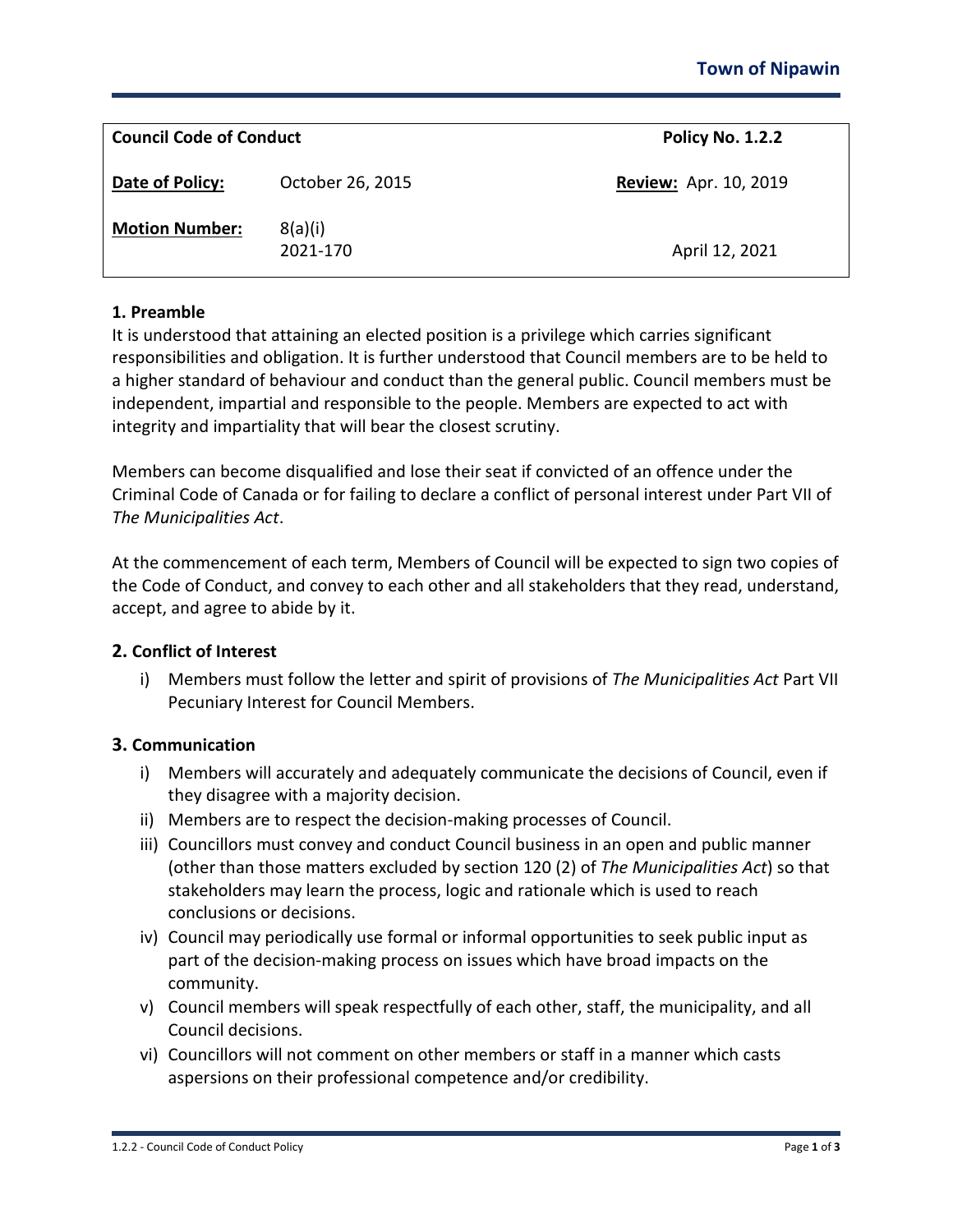vii) Members of Council shall exercise caution when communicating through both traditional media and social media to ensure accurate information is being imparted in a courteous and respectful manner.

# **4. Gifts**

- i) No Member shall accept a fee, advance, gift or personal benefit that is connected directly or indirectly with the performance of his or her duties of office.
- ii) The following are exceptions to section 4(i):
	- Food, lodging or transportation and entertainment provided by another government body
	- Food and beverage consumed at banquets and receptions
	- A suitable memento of a function honouring the member
	- Gifts that normally accompany the responsibilities of office and are received as an incident of protocol or social obligation
	- A political contribution otherwise reported by law
	- If the value of the gift does not exceed \$100.00

### **5. Confidential Information**

- i) The Member has a duty to hold in **strictest confidence** all *in camera* matters.
- ii) No Member shall use confidential information for personal or private gain, or for the gain of relatives, or any person or corporation.
- iii) Council members will only release information in accordance with *The Local Authority Freedom of Information and Protection of Individual Privacy Act*.

### **6. Relationship with other Councillors and Staff**

- i) The Member shall treat the Chair, other Members, staff and delegations with courtesy, respect and good faith.
- ii) Only Council as a whole can direct staff members to carry out specific functions.
- iii) Council members agree that staff members have a duty to the whole Council rather than any individual member.
- iv) Members shall conduct themselves with decorum at Council meetings.
- iv) Members shall be respectful of the role of staff to advise based on objectivity and without undue influence from any individual member of Council.
- vi) No Member shall use, or attempt to use, their authority or influence for the purpose of intimidating, threatening, coercing, commanding, or influencing any staff member with the intent of interfering with that person's duties, including the duty to disclose improper activity.
- viii) Council members will act collectively to ensure good governance.